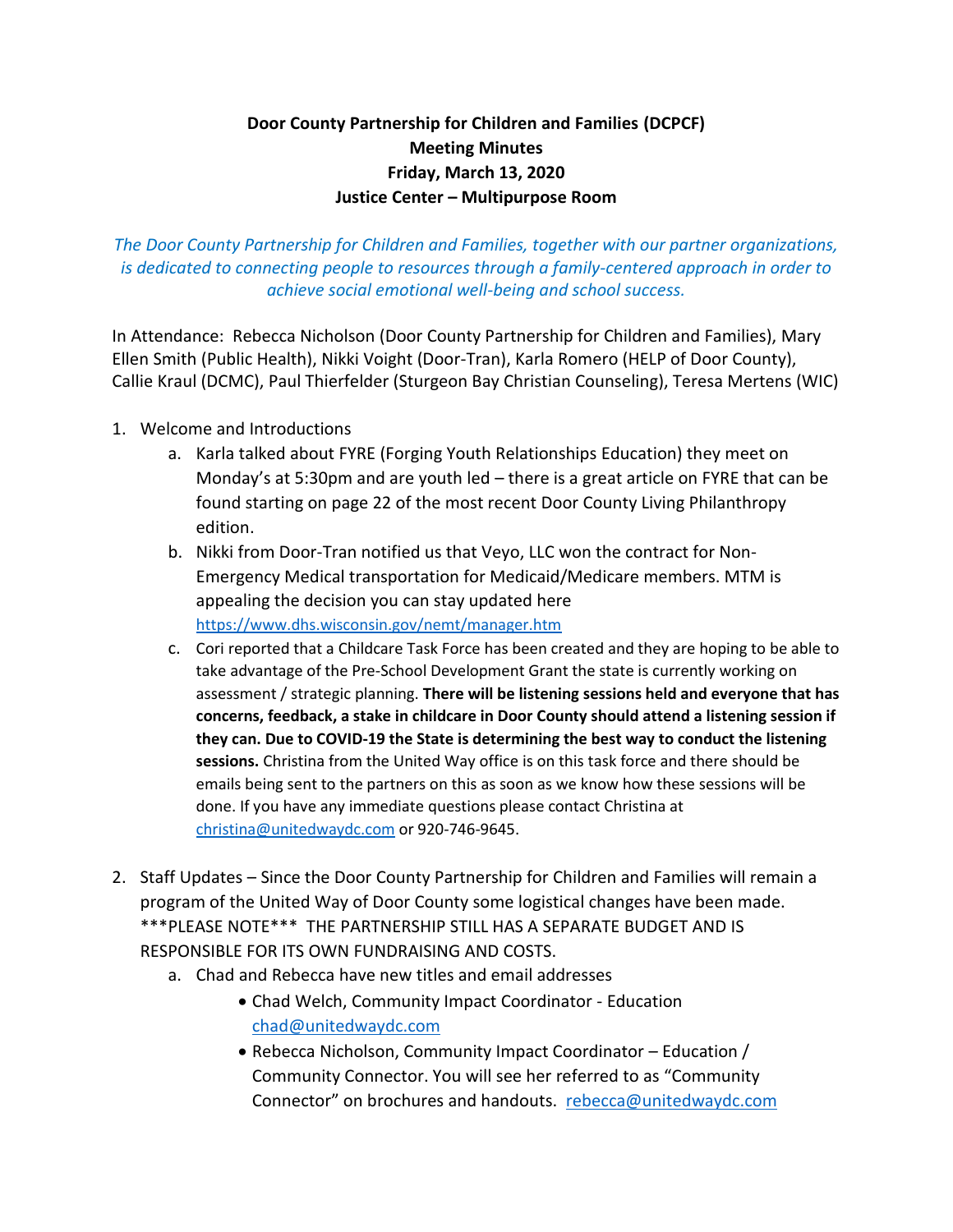- b. Community Connections
	- Rebecca provided a brief update on the Community Connections program [\(https://doorcountyparents.com/community-connections/\)](https://doorcountyparents.com/community-connections/).
		- o January-February 2020 she served 10 families. In Jan-Feb 2019, she served 5 families. She attributes part of the increase to Ann at Sunset School scheduling meetings with families and inviting Rebecca them. This is a model she is looking at replicating at the other schools in the future.
	- Rebecca continues to spend a lot of time working on various committees, updating Door County Parents website and the DCPCF Facebook page
- c. Family Engagement Leader
	- Chad has been working on several programs and events over the past few months. Many of these are collaborative events with other organizations.
		- o 5 showings of "No Small Matters" in collaboration with Christina from the United Way of Door County – *all are cancelled due to COVID-19 except the May showing for now*
		- o Showing "Cracked Up" for Mental Health Awareness month **put on hold due to COVID-19**
		- o Safe Kids Day planning with partners
		- o Planning a self-care event with Kathy Schultz and Kathy Birmingham for the future
		- o Attending Triple P mini-sessions in Green Bay to possibly bring to Door County
		- o Fundraising efforts specific to the Partnership.
- 3. Committee Reports:
	- a. Family Enrichment Committee
		- The Family Enrichment Committee is working with Chad to plan events and programs for 2020 (including Parent Cafes, Raising a Thinking Child, Block Parties, and more)
	- b. Collaboration Committee
		- The Collaboration Committee has been working to plan an Implicit Bias training for providers. **Save the Date for Thursday, April 30th for an all-day training.** We will notify you if the event is canceled due to COVID-19
		- The Collaboration Committee is shifting to a quarterly meeting schedule with the exception of holding extra meetings if necessary.
	- c. Community Resources Committee
		- [http://doorcountylibrary.org/community\\_resources](http://doorcountylibrary.org/community_resources)